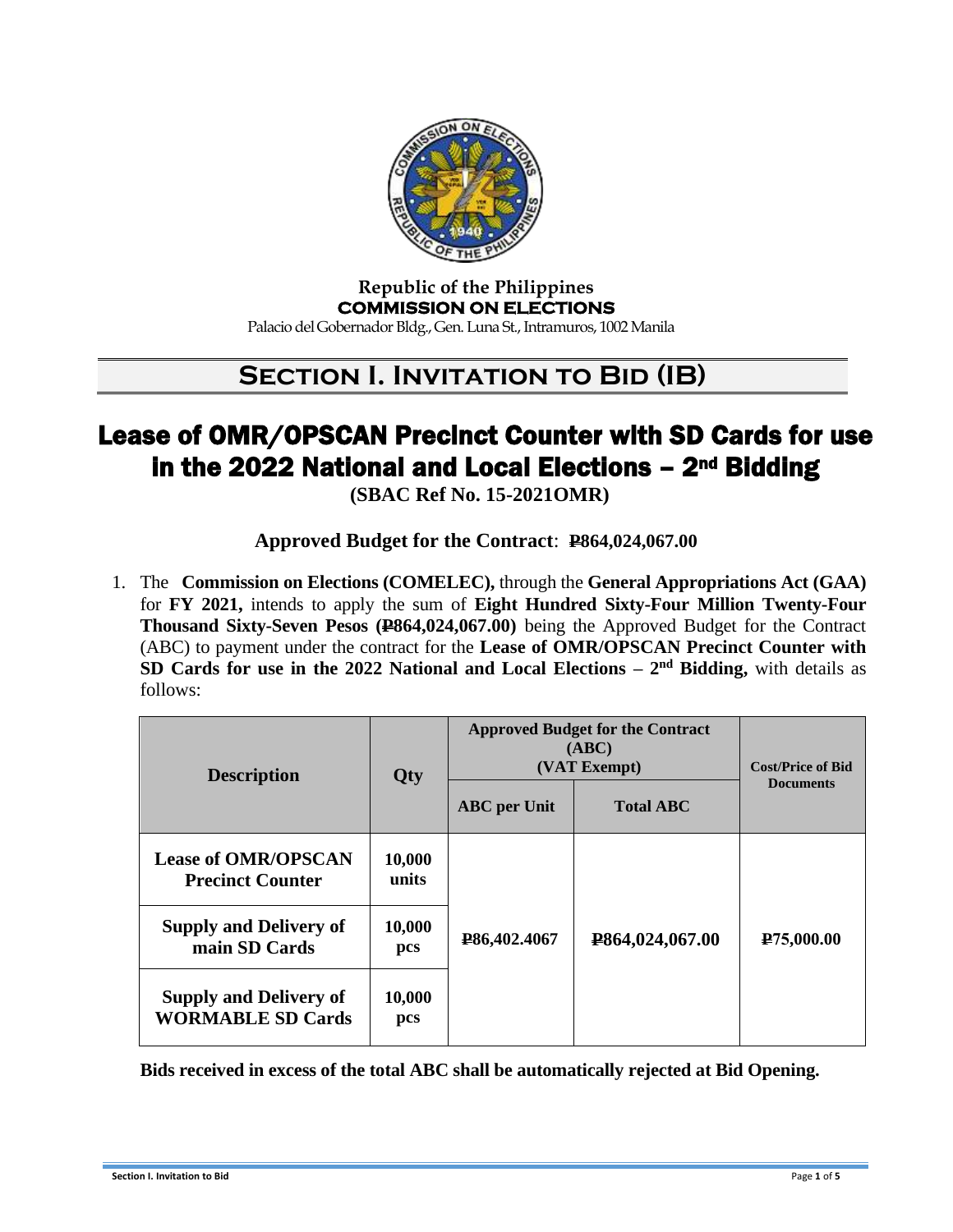2. The **COMELEC** now invites bids for the above **Procurement Project.** Delivery of goods/ services is required by:

| <b>Tranches of</b><br><b>Delivery</b> | Qty                 | <b>Delivery Schedule</b> | <b>Delivery Site</b>                                                                                  |
|---------------------------------------|---------------------|--------------------------|-------------------------------------------------------------------------------------------------------|
| 1 <sup>st</sup> Delivery              | $1,000$ units       | 31 January 2022          |                                                                                                       |
| $2nd$ Delivery                        | $4,000$ units       | 28 February 2022         | COMELEC Warehouse, KM. 43 Sta.<br>Rosa - Tagaytay Road, Brgy. Pulong,<br>Sta. Cruz, Sta. Rosa, Laguna |
| 3 <sup>rd</sup> Delivery              | 5,000 units         | 15 March 2022            |                                                                                                       |
| <b>TOTAL</b>                          | <b>10,000 units</b> |                          |                                                                                                       |

#### **A. OMR/OPSCAN PRECINCT COUNTER**

#### **B. MAIN & WORMABLE SD CARD**

| <b>Tranches</b><br>of Delivery | Qty<br>(per type of SD Card) | <b>Delivery Schedule</b> | <b>Delivery Site</b>                             |
|--------------------------------|------------------------------|--------------------------|--------------------------------------------------|
| 1 <sup>st</sup> Delivery       | $1,000$ pcs                  | 31 January 2022          |                                                  |
| $2nd$ Delivery                 | $4,000$ pcs                  | 28 February 2022         | <b>COMELEC Main Office</b><br>Intramuros, Manila |
| 3 <sup>rd</sup> Delivery       | $5,000$ pcs                  | 15 March 2022            |                                                  |
| <b>TOTAL</b>                   | $10,000$ units               |                          |                                                  |

Bidders should have completed, **within ten (10) years** from the date of submission and receipt of bids, at least one (1) contract similar to the Project. Similar in nature shall mean contracts involving *"Lease, Supply, Delivery and/or Manufacture of Precinct-based Optical Mark Reader or Optical Scan System or Voting/Counting Machine."*

The description of an eligible bidder is contained in the Bidding Documents, particularly, in Section II-Instructions to Bidders (ITB).

3. Bidding will be conducted through open competitive bidding procedures using a non-discretionary "pass/fail" criterion as specified in the 2016 Revised Implementing Rules and Regulations (IRR) of Republic Act (RA) 9184, otherwise known as the "Government Procurement Reform Act"

Bidding is restricted to Filipino citizens/sole proprietorships, partnerships, or organizations with at least sixty percent (60%) interest or outstanding capital stock belonging to citizens of the Philippines, and to citizens or organizations of a country the laws or regulations of which grant similar rights or privileges to Filipino citizens, pursuant to RA No. 5183.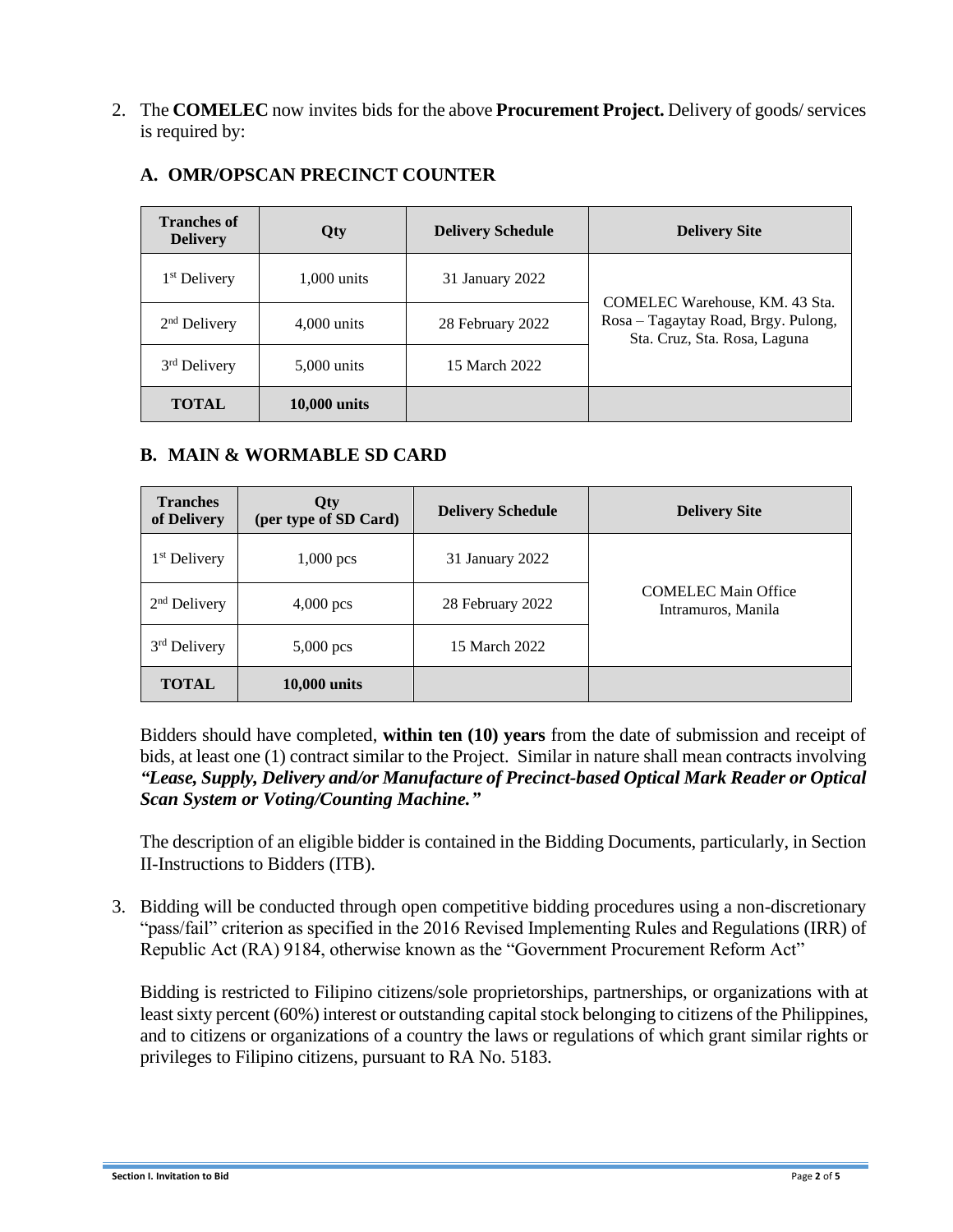- 4. Prospective bidders may obtain further information from the SBAC Secretariat and inspect the Bidding Documents, subject to standard health protocols being implemented, at the **SBAC Secretariat Office at** 305-A 3/F Annex Building, Far East Managers and Investors Incorporated (FEMII) Building, A. Soriano Avenue, Intramuros, Manila from 8:00 AM to 5:00 PM from Mondays to Fridays or call at Tel No. 8254-3611 Telefax No. 8254-3523, email address [sbac@comelec.gov.ph](mailto:sbac@comelec.gov.ph) */ [comelec.sbac.aes.secretariat@gmail.com](mailto:bacsecretariat.pmd@gmail.com)* and at the COMELEC website *[www.comelec.gov.ph](http://www.comelec.gov.ph/).*
- 5. A complete set of Bidding Documents may be acquired by interested bidders on the date and address specified below. It may also be downloaded free of charge from the website of the Philippine Government Electronic Procurement System (PhilGEPS) and the COMELEC website, provided that Bidders shall pay the applicable fee for the Bidding Documents not later than the submission of their bids.

Fees may be paid in person at the address specified below or online through fund transfer or account deposit to COMELEC's Landbank of the Philippines Peso Current Account as specified below:

#### • **Peso Current Account No. 0012-1042-86**

In which case, a copy of the transaction slip or deposit slip shall be sent via email by the bidder to **[sbac@comelec.gov.ph](mailto:sbac@comelec.gov.ph)** copy furnished the Special Bids and Awards Committee (SBAC) Secretariat at **[comelec.sbac.aes.secretariat@gmail.com](mailto:bacsecretariat.pmd@gmail.com)**, immediately upon payment or not later than the submission of their bids.

| <b>ACTIVITIES</b>                                                    | <b>TIME</b>                                                                 | VENUE                                                                                                                                                                                                                                                 |
|----------------------------------------------------------------------|-----------------------------------------------------------------------------|-------------------------------------------------------------------------------------------------------------------------------------------------------------------------------------------------------------------------------------------------------|
| Sale and<br><b>Issuance of</b><br><b>Bidding</b><br><b>Documents</b> | 8:00 AM to 5:00 PM<br><b>Mondays to Fridays</b><br>starting 09 October 2021 | <b>SBAC SECRETARIAT OFFICE</b><br><b>Procurement Management Department,</b><br><b>Commission on Elections</b><br>305-A 3/F Annex Building, Far East Managers<br>and Investors Incorporated (FEMII) Building,<br>A. Soriano Avenue, Intramuros, Manila |
| 2. Pre-Bid<br><b>Conference</b>                                      | 22 October 2021 (Friday),<br>10:00 AM                                       | <b>Online via Microsoft Teams</b>                                                                                                                                                                                                                     |

The **Schedule of Bidding Activities** shall be as follows: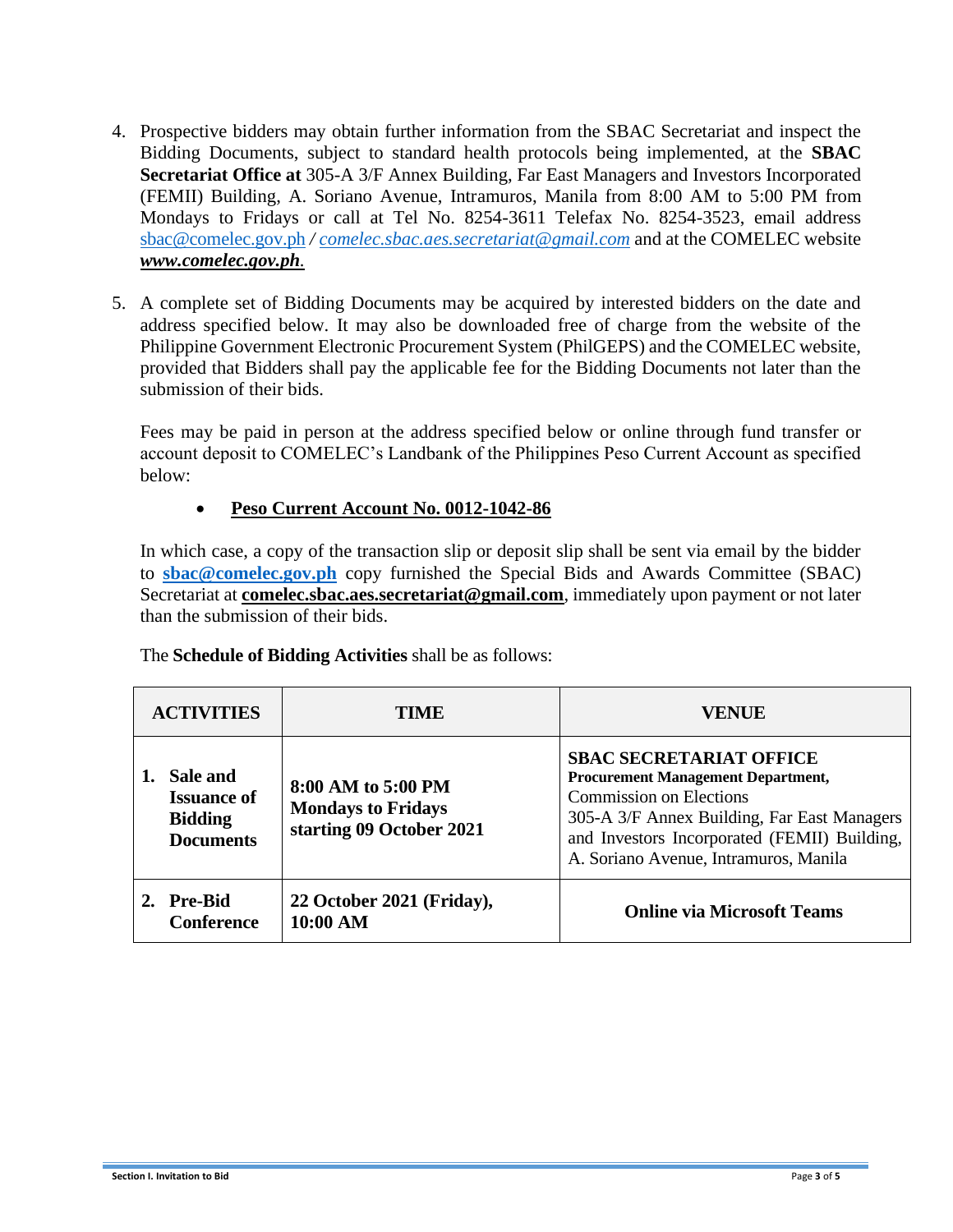| <b>ACTIVITIES</b> |                                                 | TIME                                   | VENUE                                                                                                                                                                                                                                                                                                                                                                                                                                                                                                                                                                                                                                                                                                                                                                                                                                                                           |
|-------------------|-------------------------------------------------|----------------------------------------|---------------------------------------------------------------------------------------------------------------------------------------------------------------------------------------------------------------------------------------------------------------------------------------------------------------------------------------------------------------------------------------------------------------------------------------------------------------------------------------------------------------------------------------------------------------------------------------------------------------------------------------------------------------------------------------------------------------------------------------------------------------------------------------------------------------------------------------------------------------------------------|
|                   | 3. Deadline for<br><b>Submission</b><br>of Bids | 08 November 2021 (Monday),<br>8:00 AM  | Shall be sent and shared electronically to<br>(1)<br>Secretariat,<br>first<br><b>SBAC</b><br>at<br>sbac@comelec.gov.ph.<br>share<br>$(2)$ Next,<br>it<br>separately<br>at<br>comelec.sbac.aes.secretariat@gmail.com<br>Sharing of the compressed, password-<br>(3)<br>protected, hash-coded Bids (Mother Folder)<br>must be done on or before the deadline for the<br><b>Submission and Receipt of Bids.</b><br>(4) Further, lists of hash codes and screenshot of<br>the bidder's Google Drive showing its<br>uploaded Bidding Documents must be sent<br>electronically to email addresses provided<br>above on or before the deadline for the<br><b>Submission and Receipt of Bids.</b><br>Please refer to attached SBAC Resolution No. 05-<br>2021 dated 12 July 2021 re: Updated Procedure for<br>the Online Submission, Receipt and Opening of<br><b>Bidding Documents</b> |
|                   | 4. Opening of<br><b>Bids</b>                    | 08 November 2021 (Monday),<br>10:00 AM | <b>Online via Microsoft Teams</b>                                                                                                                                                                                                                                                                                                                                                                                                                                                                                                                                                                                                                                                                                                                                                                                                                                               |

- 6. The COMELEC will hold a Pre-Bid Conference on the scheduled date and time as indicated in **Paragraph 5** of this **IB** through video conferencing/webcasting via **Microsoft Teams,** which shall be open to all prospective bidders.
- 7. Bids must be duly received by the SBAC Secretariat through online or electronic submission as indicated in Paragraph 5 of this IB on or before **08 November 2021, 8:00 AM. Late bids shall not be accepted.**
- 8. All Bids must be accompanied by a bid security in any of the acceptable forms and in the amount stated in **ITB** Clause 14.
- 9. Bid opening shall be on the time and date indicated in **Paragraph 5** of this **IB online** via **Microsoft Teams.** Bids will be opened in the presence of the bidders' representatives who choose to attend the activity.

Each bidder is being given a maximum of four (4) online access points to log in and join. Please refer to Paragraph 10 of this IB for instructions.